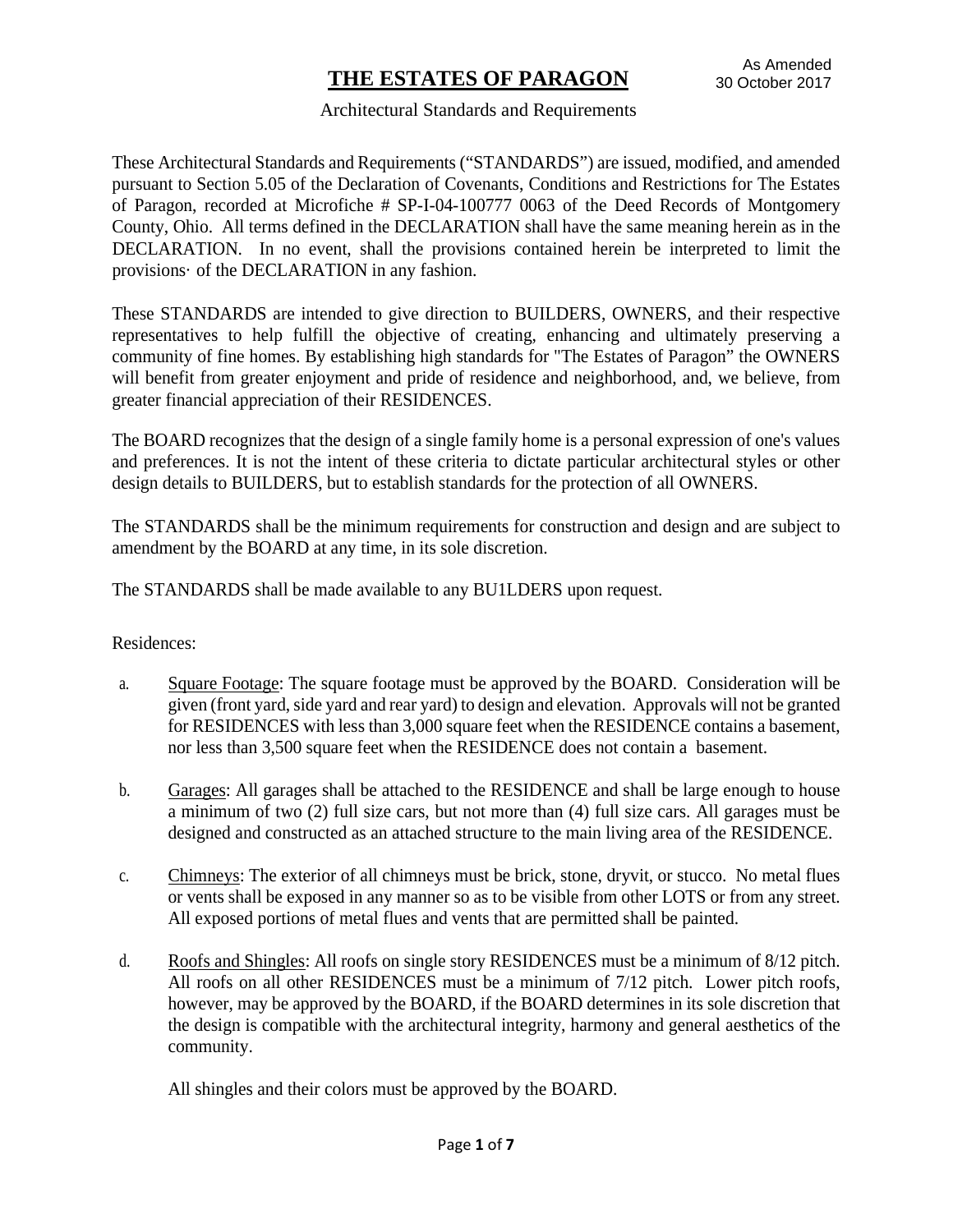#### Architectural Standards and Requirements

- e. Windows and Siding: No aluminum frame windows will be permitted on any RESIDENCE in the community, except for solariums or sunrooms. No aluminum siding or vinyl siding is allowed. The type of windows and design must be approved by the BOARD.
- f. Minimum Building Set Backs: All building setbacks (front yard, side yard and rear yard) must comply with the zoning regulations of the Washington Township.
- g. Elevations: First floor plan elevation must be consistent with the development grading plan. Each OWN'ER shall submit for approval by the BOARD a proposed plan for grading and drainage.
- h. Exterior Colors: The color of all external portions of each RESIDENCE, including, without limitation, the color of all paint, stain, metal, roofing and concrete must be approved by the BOARD. Without limitation, the foregoing approval requirements apply to siding, trim, overhangs, decks, patios and all other external improvements to any LOT.
- i. FloorPlans: All floor plans will include a minimum of three (3) bedrooms and two (2) baths.
- j. Other Criteria: All other aspects of the plans and specifications and all other improvements on any LOT must meet these STANDARDS and the requirements of the DECLARATION.
- k. Satellite Dishes: All satellite dishes are subject to approval by the BOARD (i.e. size, location).
- II. Other Improvements: In addition to providing careful attention to the design of the individual RESIDENCE, it is the further objective of these STANDARDS to assure high standards for all other improvements that will be installed by BUILDERS and OWNERS on each LOT.
	- a Landscaping: Each owner must submit a Landscaping Tree Preservation and Clearing Plan for the LOT to the BOARD which complies with the DECLARATION and is aesthetically consistent with the overall development.
	- b. Lawns: As soon as weather permits during or after completion of the construction of a RESIDENCE on a LOT, the area disturbed shall be finished graded and sodded or seeded within (2) months in the growing season so as to prevent, or to minimize, the possibility of erosion from the LOT OWNERS shall be responsible for sodding, as well as, for mowing and maintaining all lawn areas on their LOTS.
	- c. MinimumTrees: In addition to other requirements, a minimum of two (2) front yard shade trees or pines with a minimum of two inch (2") caliper, measured six inches (6") above the ground, must be planted or remain at the front of every RESIDENCE.
	- d. Fences: A "fence" means any free-standing structure composed of wood or other material that is erected to enclose or partially enclose, or to divide any portion of the LOT for purposes of confinement, screening, partitioning or decoration. No fence shall be erected on any lot unless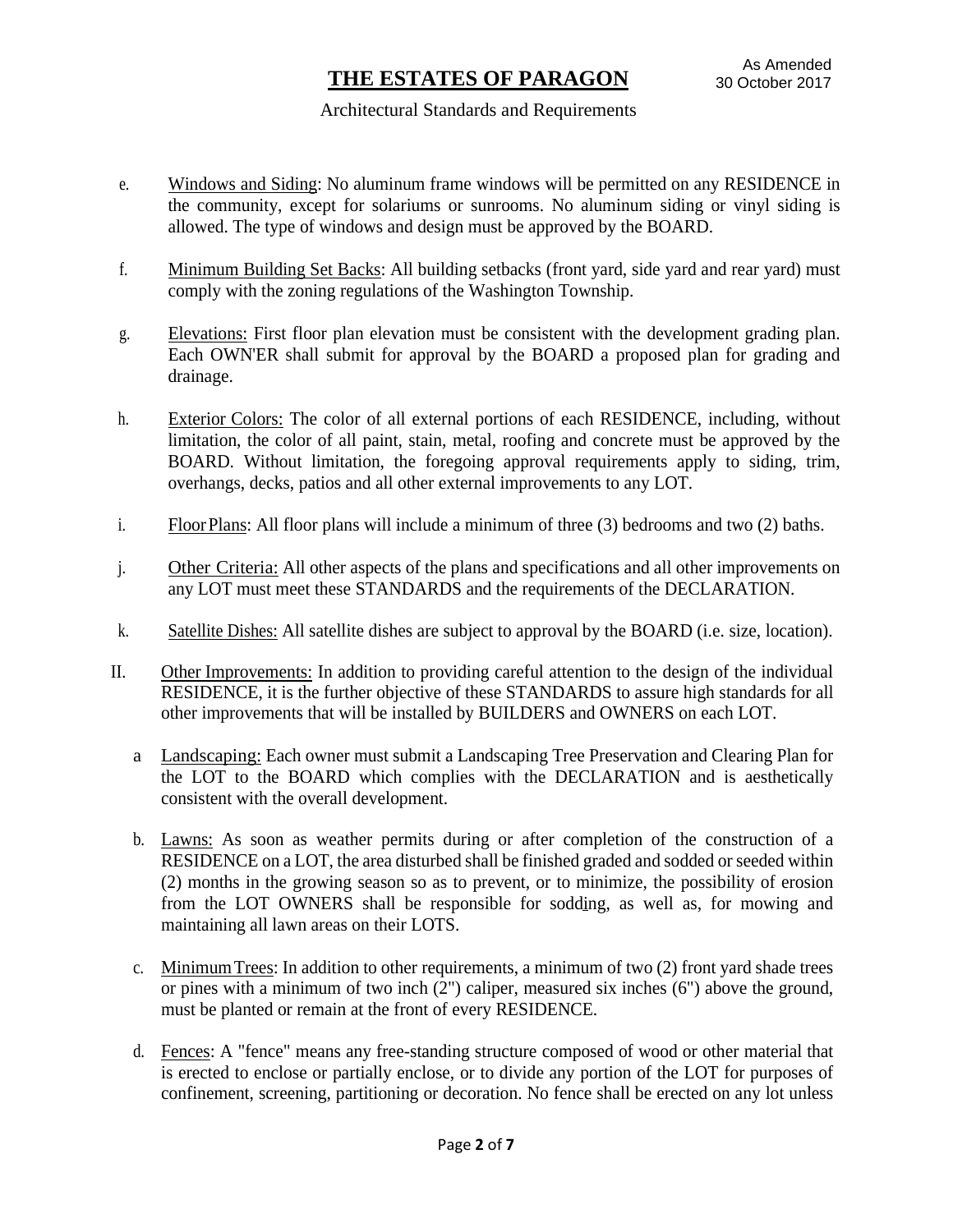#### Architectural Standards and Requirements

its design and location are approved by the BOARD in advance. All fences shall comply with requirements of the Washington Township and Montgomery County, OH. No chain link, cyclone or wire fences (including barbed 'Wire) are permitted. No fence shall exceed five feet (5') in height, measured from the surface of the ground. The bottom of any fence used for screening shall not be less than six inches (6") from the surface to the ground. No fence shall be erected any closer than six inches (6") from any property line. All permitted fences must be restricted to the rear or side yards of the LOT. All gates must match the fence in design, material, height and color. Any fencing that is only finished on one side shall be constructed with the finished side facing out. All fencing and masonry walls and/or decorative styles of the houses must be approved by the BOARD.

- e. Outdoor Lighting and Street Number: The BOARD must approve all outdoor lighting and the street number.
- f. Utilities: All utilities shall be brought underground from the distribution lines to each RESIDENCE. All utility meters and junction boxes shall be painted to match the color of the RESIDENCE wall to which they are attached, to the extent permitted by the respective .utility companies.
- g. Driveways andSidewalks: All driveways, driveway aprons, and sidewalks to the RESIDENCE shall be constructed of concrete according to the specifications to be provided by the BOARD so as to be uniform throughout the community. Gravel and dirt are prohibited. Plain or textured concrete, or brick or stone pavers, may be used in driveways with approval of the BOARD.
- III. Plan Submission Documents: The following shall constitute the procedures and documentation required to be submitted to the BOARD for plan approval:

Procedure: The plan submission procedure shall be a two (2) step process: 1) Preliminary plan submission and 2) Final plan submission. Each step requires the plan documentation described below. Preliminary plan submission will involve submission of the required documentation of the BOARD for review and comment Final plan submission will involve submission of the required documentation to the BOARD showing that all changes required by the BOARD have been properly made. If for the preliminary step, the OWNER submits the detail of documents required for final plan submission and the BOARD approves those plans as submitted, such approval shall constitute final plan approval without the need to resubmit plan for the final plan submission step. In any event, no zoning or building permits shall be applied for or obtained until the BOARD has issued its approval of the final plans. If additional changes are made to the plans as a result of the zoning or building permit process,' those changes must be shown on revised plan documentation and submitted to the BOARD for approval before commencing construction.

Documentation: The following documentation must be submitted to the BOARD. Preliminary plans must include all information requested in sub-paragraph number 3, below, and a preliminary site plan. Final plan submissions must include two (2) full sets of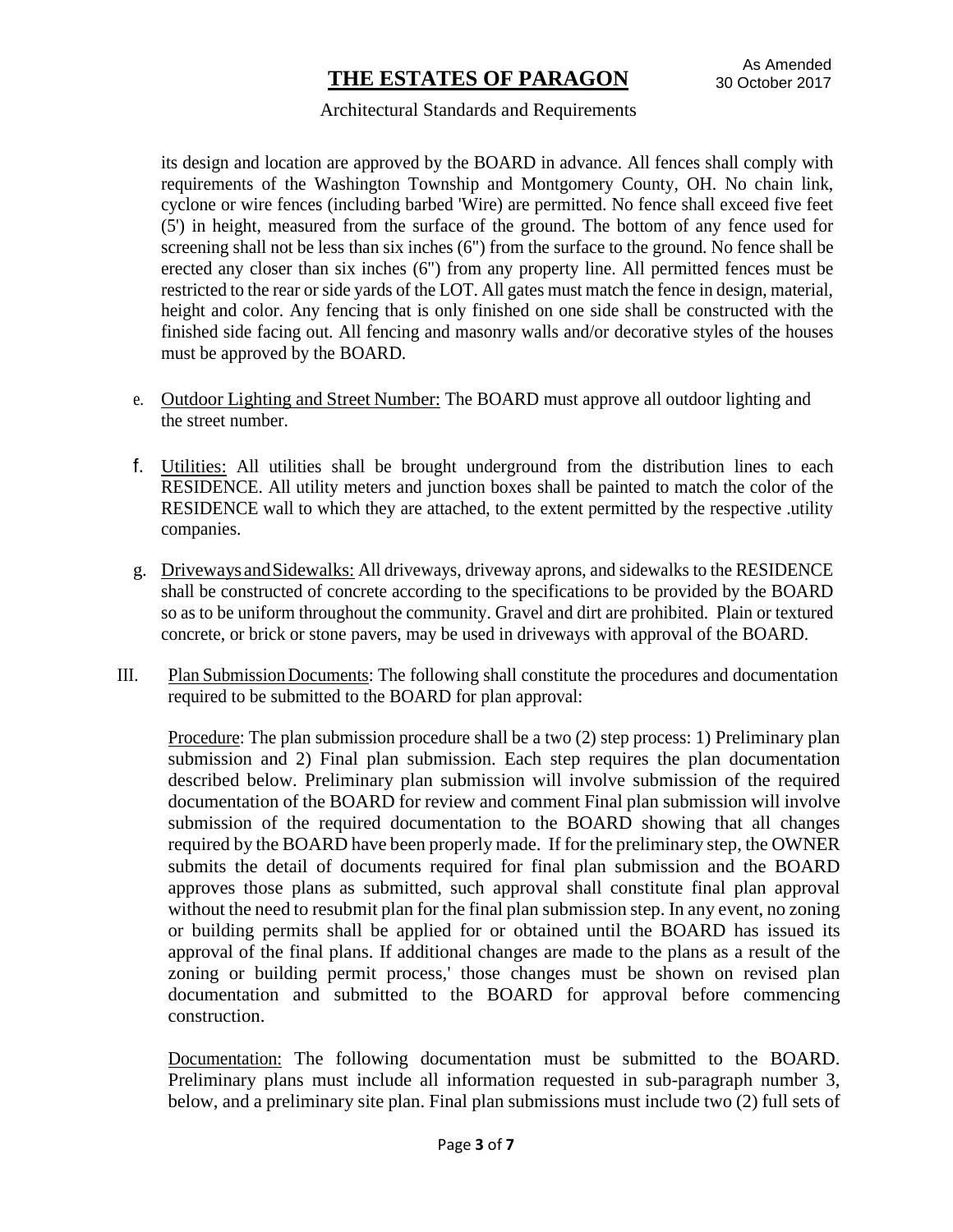#### Architectural Standards and Requirements

the required plans. One set will be returned to the OWNER with the comments, approvals or rejection of the BOARD. The BOARD will retain the other set for its records (for file reference only). All plans should be on a scale of  $1/4$ " = 1 foot. A scale of  $1/8$ " = 1 foot will be acceptable if the required information cannot be shown on a standard 24" x 36" plan sheet. In addition to the general descriptions provided below, the BOARD may provide the OWNER with more specific requirements of what must be contained in each plan at the various stages of the review process. OWNERS are advised to obtain this information from the BOARD prior to preparing any plans.

- 1. Site or Plot Plan: Prepared by a civil engineer, the Site Plan will show the location and buildings, and dimensions of easements, access drives, outdoor lighting, parking and all other proposed improvements to the LOT, as well as, erosion control devices. Existing and proposed spot elevations and finished floor elevations must show provision for proper grading and drainage.
- 2. Landscaping.TreePreservation andClearing:Plan: This plan will show the size, type and location of existing and proposed tree locations and planting areas, including planting and mulching details and proposed removal and/or protection measures of existing trees.
- 3. Architectural Plans: Dimensioned plans shall be submitted for all floor, cross sections and detailed exterior elevation including projections and retaining walls. Floor plans must show total square footage of finished and habitable areas, as well as, dimensions in the garage. Garages, and open porches are not included in computing minimum floor areas. These plans will include building specifications, colors to be used and any other information associated with any site improvement including walls, fencing and screening, patios, decks, swimming pools and porches.
- 4. Reduced Plans: In addition to the full size plan sets required above, the submission shall include the floor plan, all four (4) elevations and Landscaping, Tree Preservations and Clearing Plan reduced and clearly readable in black line and in a size suitable for facsimile transmission and convenient filing and stora.ge. These transmission and filing requirements should normally be accomplished by quality reduction to sheets not exceeding  $8\frac{1}{2} \times 11$ "
- IV. Further Specific Criteria: Included below are further specific criteria which the BOARD will consider in reviewing submissions by OWNERS. In some cases, these criteria may duplicate other provisions of the STANDARDS or the DECLARATION.
	- 1. Trees and Lot Contours: Existing trees and LOT contours shall, whenever reasonable and possible, be preserved and incorporated into building and landscaping proposals. Existing vegetation shall be preserved and will include, but not be limited to, trees over two inches (2") in diameter, measured six inches (6") from the ground.
		- a. Massive Grading: Massive grading, in the opinion of the BOARD, of one or more LOTS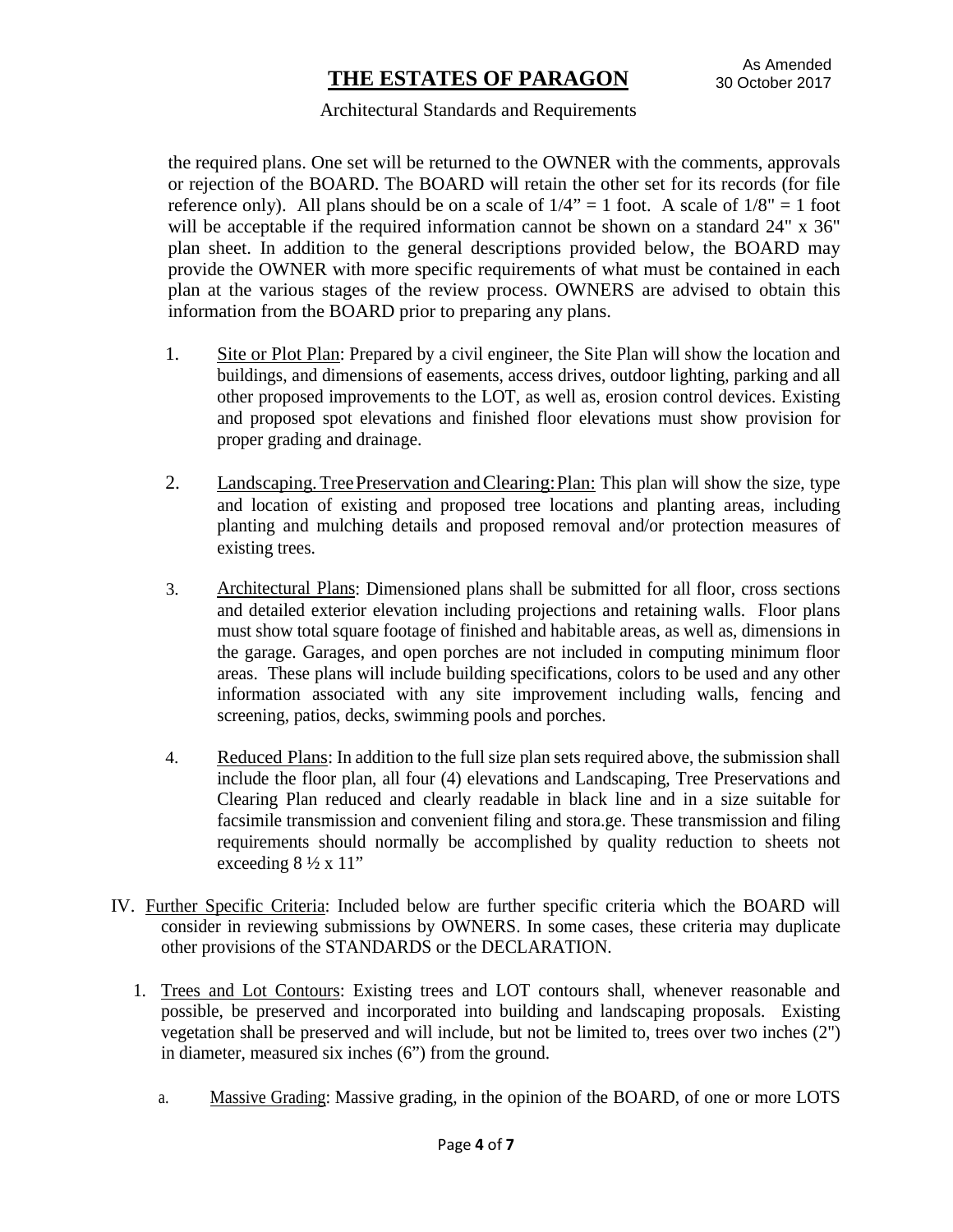#### Architectural Standards and Requirements

to create one or more flat building sites shall be prohibited.

- b. Foundations on Slopes: A stepped foundation shall generally be required on sloping LOTS. No block or poured foundation shall be exposed more than twenty-four inches (24") above the final grade of the LOT.
- c. Lot Grading: There shall be no grading within ten (10) feet of any LOT boundary, except to facilitate proper drainage. In general, LOT cuts shall be sculpted to blend with the adjacent terrain.
- d. Architectural Consistency: There shall be architectural consistency among all elevations of a home. The architectural treatments established on the front facades of approved house designs, including masonry veneer, shall be carried around to the sides and rear elevations of the buildings. This requirement includes, for example, special gable and sidings such as shingles, custom gable and vents, wood or stucco siding, special gable and stick work, window and door trims.
- e. Window and Door Treatments: All windows and doors shall be architecturally treated in a manner complementary to the building's overall design.
- g. Roof Overhangs: Homes shall have a roof overhang, unless the architectural style is incompatible with an overhang.
- h. Screening: Screening, provided by a structure, or landscaping, shall be provided for all mechanical and electrical equipment greater than two (2) cubic feet. For any roof and wall mounted equipment, the screening shall be an integral part of a building design. Trash containers shall also be screened.
- i. Exterior Materials: Exterior materials shall generally consist of the following: wood, stucco, dryvit, glass, brick, stone or other masonry products. The majority of the homes exterior (51%) should be composed of brick, stone or dryvit Unpainted metal, galvanized metal or metal subject to ordinary rusting may not be used. Metals that develop an attractive oxidized finish may be used. Copper is an example of such metals.
- j. Energy Conservation: Homes shall be designed to provide for energy conservation features consistent with the climate in southwest Ohio.
- k. Baseline Considerations: The BOARD will consider the following in its evaluation of submitted plans:
	- 1. Landscaping detail and consistency;
	- 2. Color palette;
	- 3. Roof material;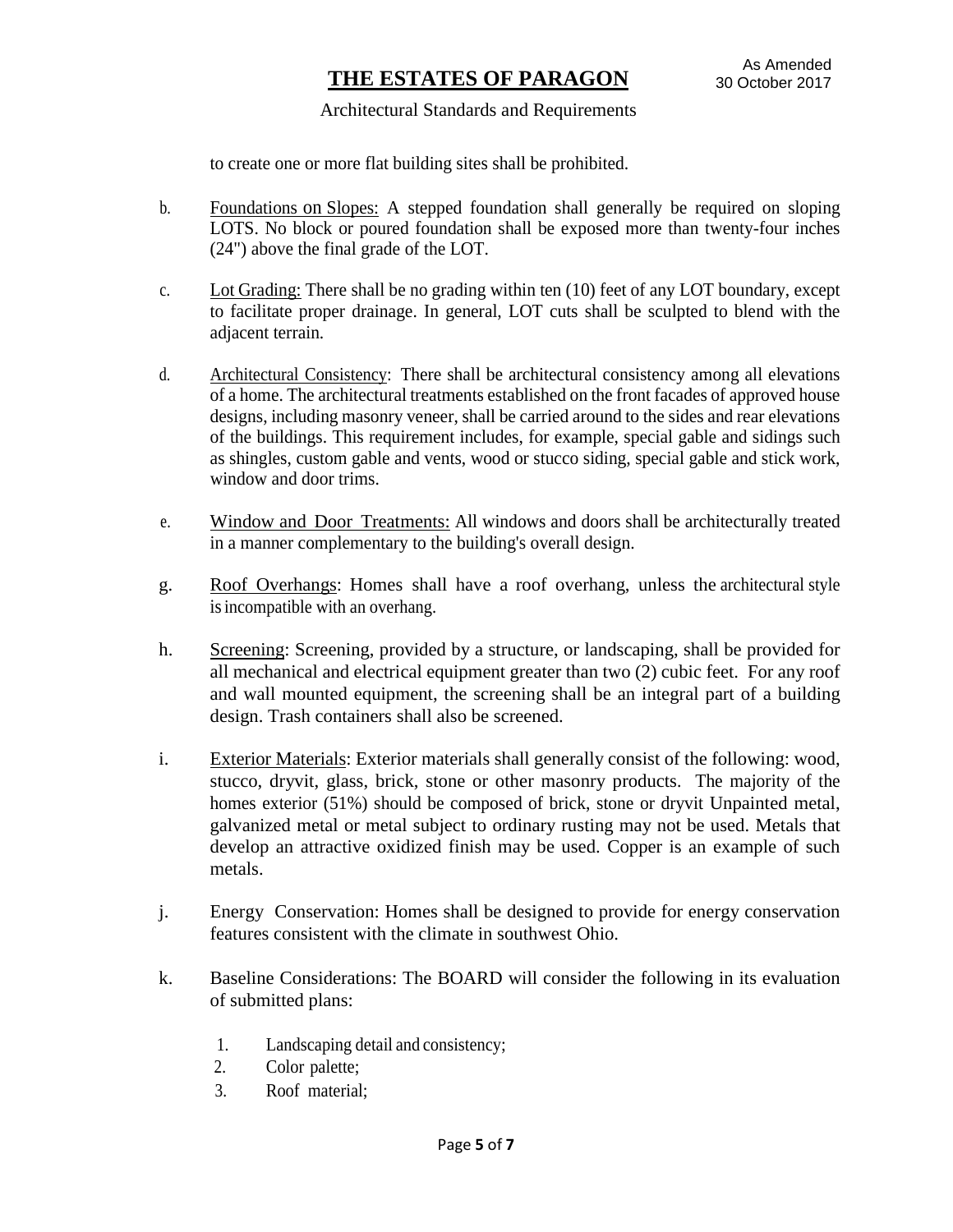#### Architectural Standards and Requirements

- 4. Roof pitch;
- 5. Window detail (size, shape, mullions, frame color, trim size, etc.);
- 6. Garage doors;
- 7. Entry doors;
- 8. Addressing details;
- 9. Mailbox design;
- 10. Chimney details (design, material, spark arrester detail);
- 11. Materials and color, and
- 12. Overall design and compatibility.
- 2. Architectural variety: Plans shall not be approved which result in more than two homes sideby-side with the same elevation.
- V. Right to Modify these Standards and Requirements:

a. These STANDARDS may be modified from time to time by the BOARD in its sole discretion. Before preparing plans for any construction or landscaping improvement all OWNERS are urged to consult with the BOARD to determine if changes have been made which might impact construction planning.

b. As more fully stated in the DECLARATION, the BOARD may delegate one or more of its obligations hereunder to the DECLARANT (being Courtney Duff Construction Company, LLC) or to a separate review board appointed by the BOARD.

This BOARD has adopted these modified and amended Standards and Requirementsthis 30th day of October 2017.

### THEESTATES OFPARAGON HOMEOWNERS' ASSOCIATION

 $By: **Christine InWalle** \nSubstituting the following equations:\n $\begin{bmatrix}\n\frac{1}{16} & \frac{1}{16} \\
\frac{1}{16} & \frac{1}{16} \\
\frac{1}{16} & \frac{1}{16} \\
\frac{1}{16} & \frac{1}{16} \\
\frac{1}{16} & \frac{1}{16} \\
\frac{1}{16} & \frac{1}{16} \\
\frac{1}{16} & \frac{1}{16} \\
\frac{1}{16} & \frac{1}{16} \\
\frac{1}{16} & \frac{1}{16} \\
\frac{1}{16} & \frac{1}{16} \\
\frac{1}{16$$ 

 $\mathbf{B}$  Andy Higgins LLC, ou=Member, Andy Higgins LLC, ou=Member, Andy Higgins Andy Higgins Andy Higgins ( $\mathbf{B}$  $\text{By Bob Gayler}_{\text{Board Member}}$ By Connie Wellinghoff Connie Wellinghoff Andy **Higgins** Digitally signed by Andy Higgins DN: cn=Andy Higgins, o=AJHiggins LLC, ou=Member, email=ajhiggins.llc@outlook.co m, c=US Date: 2017.11.01 05:22:11 -04'00'

BoardMember

Board Member

Board Member

Board Member